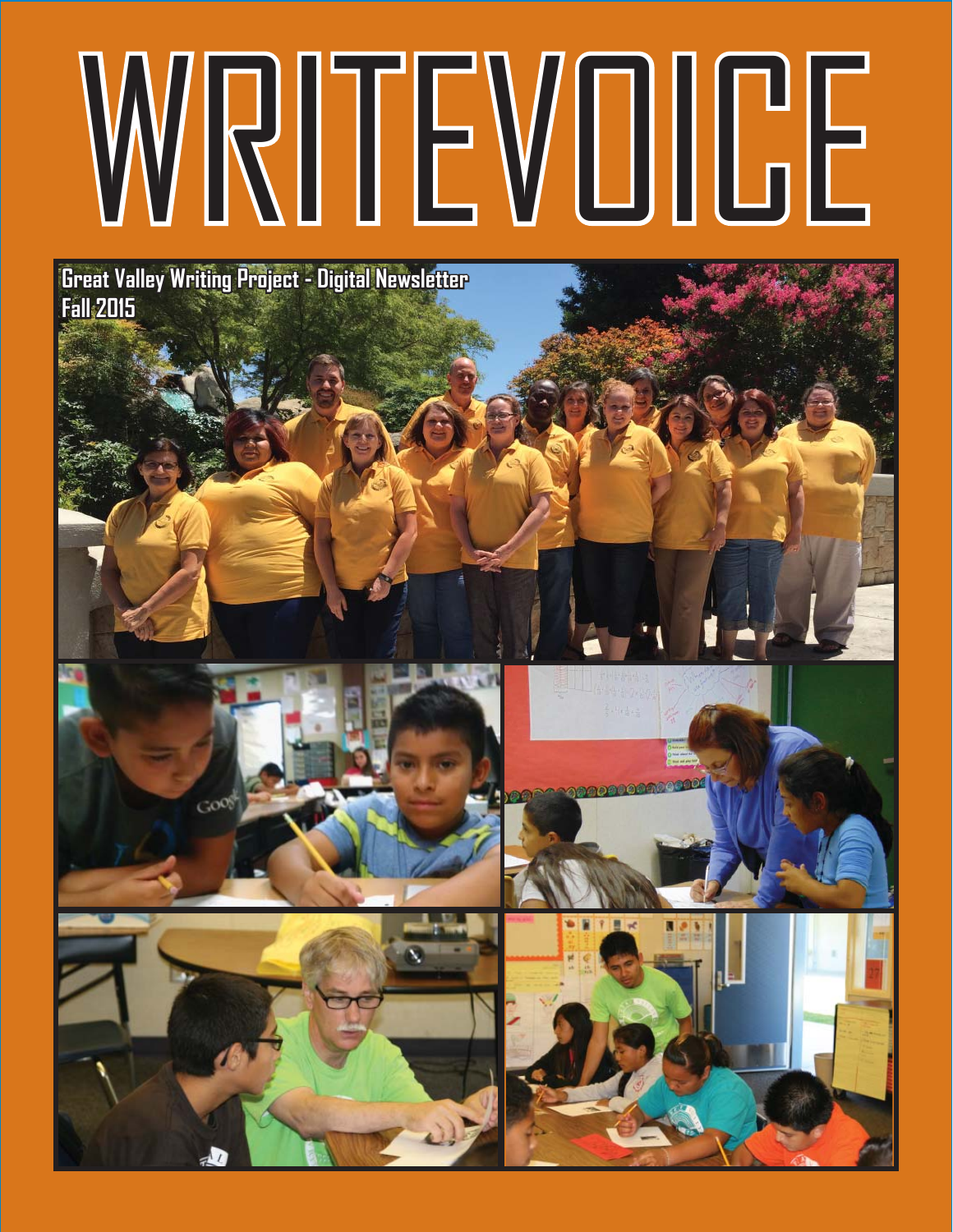# Fall2015 the contributors



Nereyda Alcazar | *Building Writers at the Fox Road Elementary Writing Club* | pg 6| Nereyda Alcazar teaches fourth grade at Fox Road Elementary in Hughson, Ca. In her free time, she enjoys spending time with her family, reading, and shopping. Nereyda has been a co-teacher for two GVWP Writing Clubs at her site. She completed the Summer Institute in 2015.



Brett Ashmun|*Ineffi ciency* |pg 20| Brett Ashmun is an ex-athlete trying to navigate his way through graduate school. He teaches first year composition at California State University, Stanislaus and feels very fortunate to have the opportunity to shape the lives of young adults. He is engaged to his best friend, and he loves walking his four-legged best friend every morning. Brett attended the Summer Institute this year.



Mafori Stanley Makgahlela|*A writer's awakening unrestrained* |pg 9| I am from South Africa and have taught eighth and ninth grades bilingual classes at Marobathota and Tshebela High Schools in Limpopo Province of South Africa. I am currently a Deputy Chief Education Specialist where among other things I am responsible for English First Additional Language teacher support in Limpopo Province. I like spending much of my free time with my family and will sometimes take time off to read, listen to music, and watch sports on TV. In 2015, I participated in the Summer Institute and have been recognized as a teacher consultant with the Great Valley Writing Project.



Maria Shreve |*Great Minds Think Alike at the GVWP Waterford Writing Academy*| pg 13| Maria Shreve teaches English 9 and Journalism at Hughson High School in Hughson, California. In addition to teaching writing, and writing about teaching writing, she enjoys memoir writing. Maria has had several articles published in California English, the professional journal of the California Association of Teachers of English, and is also the digital editor of Write Voice. Maria attended the GVWP Summer Institute in 2009.



#### Tonya Shuford| *Increasing Reading Comprehension:*

*The Power of Incorporating a Teacher Read Aloud* |pg 1| Tonya Shuford is currently an instructional coach for the Sylvan Union School District in Modesto, CA. She has taught grades 1-5 for the past 23 years. Besides teaching, Tonya loves to spend time with her husband and two daughters. She is also a Girl Scout troop co-leader and an avid bunko player. Tonya attended the Great Valley Writing Project Summer Institute in 2015.



John Tivald|*Little New Teacher and the Big, Bad Administrator* |pg 4| John Tivald teaches Economics, AP Economics, and Algebra 1 at Riverbank High School. Before teaching at the high school, John helped design and launch the Adelante Continuation High School for Riverbank Unified. During his five years at Adelante, John taught the history courses, math courses, government, and economics. He also started the yearbook and was the advisor for all five years. During his spare time, John enjoys visiting his grandkids in Houston, Texas, his daughter in Lake Tahoe for a little skiing, and his son in Thousand Oaks.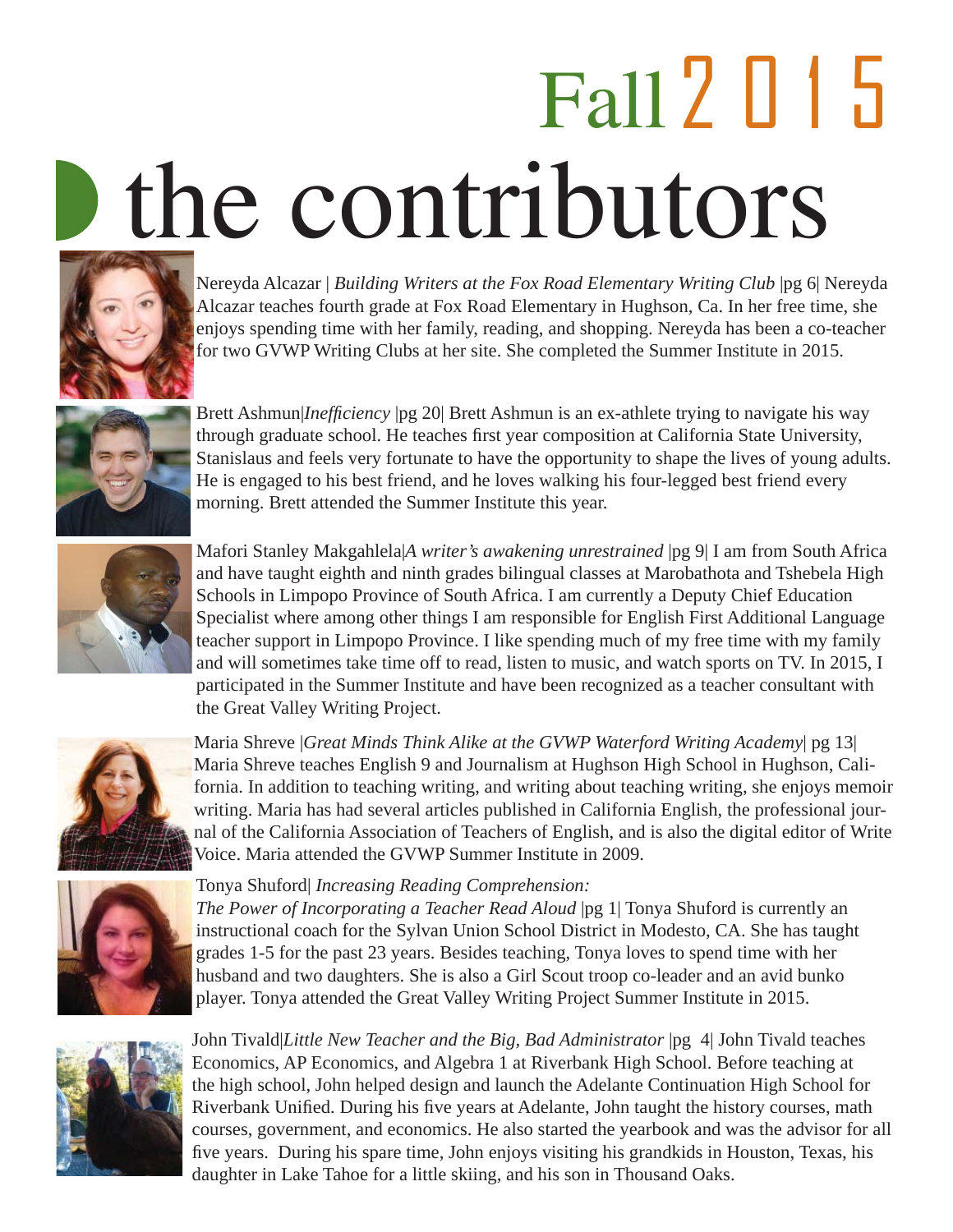# Increasing Reading Comprehension: The Power of Incorporating A Teacher Read Aloud

Tonya Shuford

*I had been warned about Mrs. Rouchon. She was strict and feared by many students. I wasn't sure whether I would like her or not. She was our reading teacher. I remember having her class right after lunch. She would start class by reading aloud from a novel of her choice. We were 7th graders, so that seemed strange because we were old enough to read on our own. I found myself looking forward to her class so that I could hear the next chapter of the current novel, much like the anticipation of the next episode of my favorite TV show. My favorite novel was Where the Red Fern Grows by Wilson Rawls. When Mrs. Rouchon read, she had the whole class enthralled. We listened intently while the words played out in our heads. We could picture the main character, Billy, as he earned money to buy his own coonhounds and we truly felt the bond that Billy had with his hounds. At the end of the story, every one of us experienced Billy's emotions and there was not one dry eye in the classroom. The profound effect of that particular book on all of us "tough" seventh graders stuck with me. When I became a teacher, I knew that reading aloud to my students would be an important part of my day because of that experience*. *I couldn't wait to read with passion, drama, and expression like my former teacher. I knew that reading aloud to students was necessary not just to expose students to a wide variety of books but also to teach them about the power of reading a book with flair.*

Teachers are always crunched for time. Our daily schedule is jam packed every day trying to fill the students' heads with all the knowledge they will need to master the grade level standards. Knowing that we are responsible for the success or failure of our students each year is a heavy burden.

Having so much to cover in so little time is at the forefront of our minds as we plan each lesson and incorporate those lessons into our daily schedule. Do we truly have time to read a favorite novel to our students every day? In looking at the California ELA standards, I believe that we do have time to read aloud to our students. Can't a read aloud be used to incorporate the reading, writing, listening, and speaking standards?

Teachers should be trusted to teach the standards in a variety of ways with a variety of sources. We should not be limited to the district's adopted ELA curriculum. I understand that school districts adopt and spend millions of dollars on specific published programs that have been carefully chosen. It stands to reason that the educators of the districts would use the program that was purchased; however, what if the students are not engaged? What if a teacher can teach the standards without using the published ELA program? Each class has a distinct personality. One size does not fit all. Teachers should be given the discretion to form their own ELA programs.

The Common Core Standards document notes: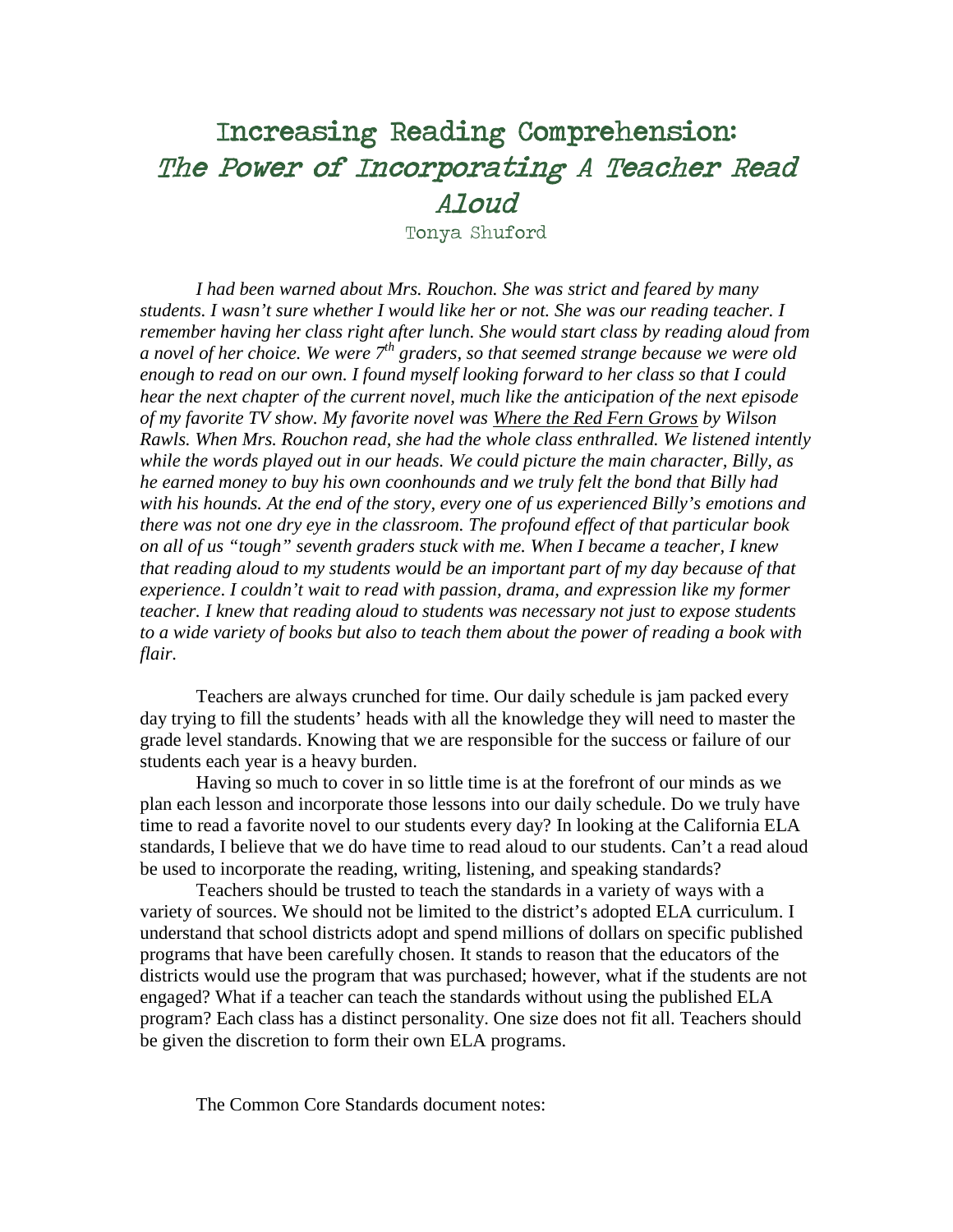By emphasizing required achievements, the Standards leave room for teachers, curriculum developers, and states to determine how those goals should be reached and what additional topics should be addressed. Teachers are thus free to provide students with whatever tools and knowledge their professional judgment and experience identify as most helpful for meeting the goals set out in the Standards.

The standards document clearly states that teachers have the freedom to design their own ELA programs. Using mentor texts to read aloud to students would be a powerful tool for teachers to incorporate in the ELA curriculum.

*As Mrs. Rouchon read, many of us would lay our heads on our desks as we listened intently. Her expression and intensity pulled us in as we visualized Billy training his dogs Old Dan and Little Ann. Billy had finally captured a raccoon with a cleverly constructed trap by using tips from his grandfather. Billy used the coon pelt to persistently teach his coon dogs how to use their tracking instincts to tree raccoons. Little Ann was smarter than Old Dan, so Billy had to work patiently and diligently with him for months. I could hear the coonhounds' distinctive baying as they caught the scent of a raccoon. I could feel Billy's pride when his beloved dogs finally treed their first live raccoon. I was there; I was in the story with Billy, the raccoon, and his coondogs.*

A 1985 report, "Becoming a Nation of Readers," stated, "the read aloud was the single most important thing we could do for building the knowledge required for future success in reading." Even though the report is 30 years old, that statement still rings true today.

There are so many reasons why reading aloud to students is so important. One reason is that students need to hear fluent reading with expression.

According to the Federal Interagency Forum on Child and Family Statistics, "only 48 percent of families below the poverty level read to their preschoolers each day, compared with 64 percent of families whose incomes were at or above the poverty level. Children from low-income families are also less likely to have exposure to print materials."

If so many of our students are not read to daily then teachers play an important part in helping students to develop a passion for reading.

*Old Dan and Little Ann barely escape injury and even death during their numerous hunting excursions. Billy and his dogs are developing a reputation in the region for being masterful coon hunters. Their extraordinary bond is unlike any other coon hunting team in the region. One momentous evening, Little Ann does not return home after a hunt. Billy follows her distinctive baying and finds that she has fallen through a hole in the ice on the river. Billy is desperate to save her as she clings to the edge of the ice hole but time is running out. Frantically, he begins to pray for her safety. He discovers that his lantern handle can be used as a hook for saving Little Ann when his lantern handle clatters to the ground during his prayer. He is certain that divine intervention has given him a means to save Little Ann. Billy saves Little Ann by attaching the handle to the end of a long stick, and his belief in the power of prayer grows.*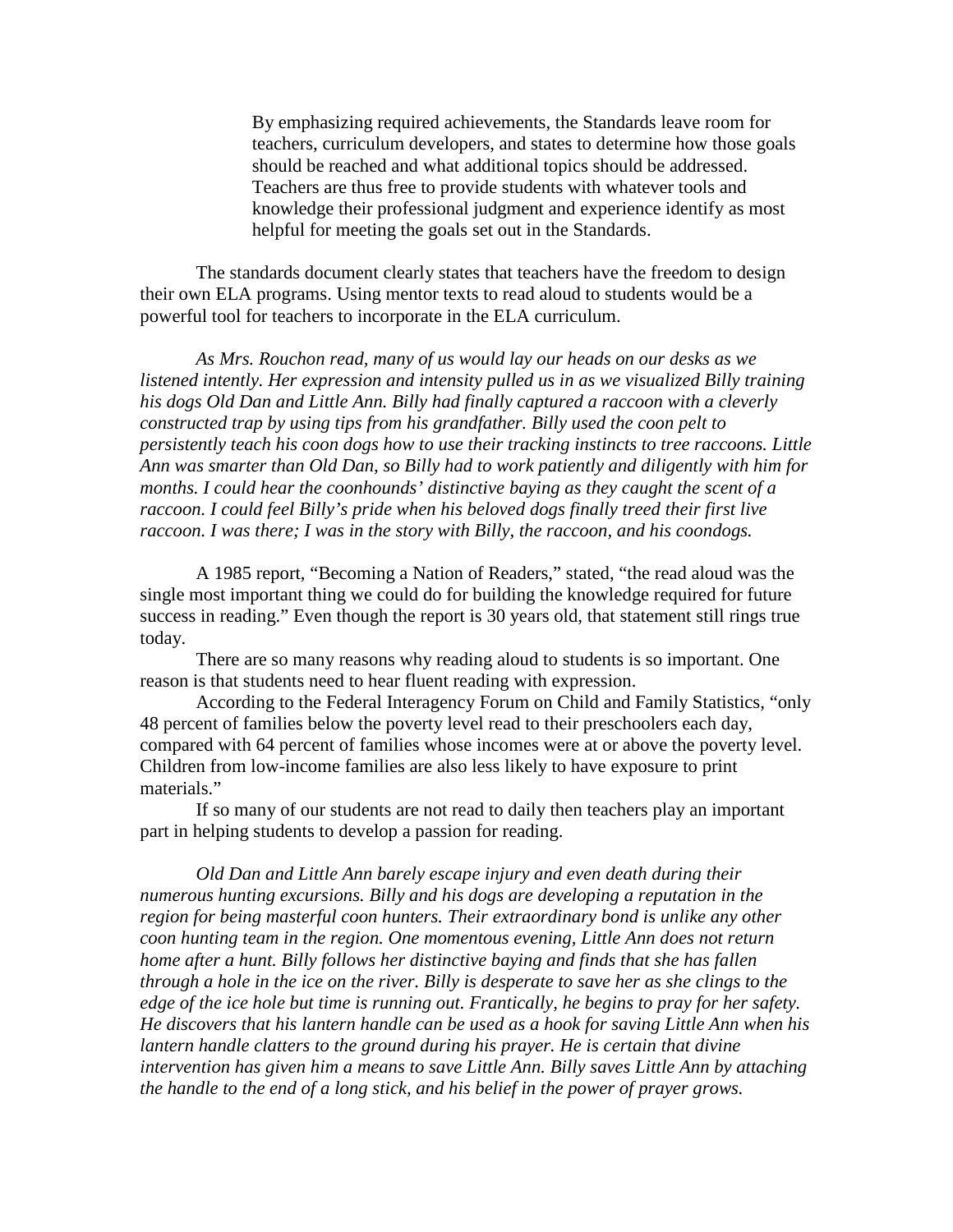Children strengthen their comprehension skills when they can connect to what is being read. I had pets at home that meant a great deal to me. I could relate to Billy's desperation to save Little Ann because I would feel the same way if my dog were on the verge of death. My family also believed in the power of prayer. Faith in God was as important to me as it was to Billy. My personal connections to Billy's experiences strengthened my understanding of the story. Reading aloud to students gives them the opportunities to make connections to the story. It will also most likely prompt meaningful discussions with the students.

*Billy, Old Dan, and Little Ann are entered into a coon hunting competition by Billy's grandpa. Even though Billy is the youngest competitor, Billy's grandpa has faith in the trio. The day of the hunting competition finally arrives. Billy quickly realizes that his competition is fierce. To further complicate matters, the weather is frigid, blustery, and icy. To top it off, Billy's grandpa almost perishes in the wintry weather. These complications do not hinder Billy's dogs from winning two championship cups. Little Ann wins a cup for beauty, and both of the dogs win a cup for catching the most coons. I visualize the wintry woods and I cheer on Billy, Little Ann, and Old Dan. I am drawn into each exhilarating event during the competition, and I fear the loss of Billy's faithful grandpa. This is the most thrilling part of the novel, it is the climax, and I am on the edge of my seat. My imagination is better than any movie that I have ever seen.*

According to the article entitled, "Visualize, Teaching Readers to Create Pictures in Their Minds" by Danielle Mahoney, when we visualize during a story, "We are tapping into prior knowledge, making connections, inferring information, and paying attention to details. Characters are created in our minds and our own unique version of the story begins to play out in our imaginations, just like a movie." Visualization is a difficult skill to master if a child is struggling to decode the words. Reading aloud allows a child to practice visualizing text without the frustration of decoding text.

*Every one of us is sobbing. There is not a dry eye in the classroom as Mrs. Rouchon reads the last two chapters of Where the Red Fern Grows. We finally discover the meaning of the title as Billy loses his faith in God. In the end, his faith is restored thanks to the red fern. I won't divulge what brought us all to tears that day, but the depth of emotion that we all experienced stayed with us. I wouldn't be surprised if Mrs. Rouchon's read aloud choice inspired a love of reading in more than one student.*

The new common core standards have given teachers the freedom to use their professional judgment to develop a reading program that best meets the common core English Language Arts standards for their grade levels. Reading aloud is a powerful strategy to use with students. Instead of reading aloud only when time allows, teachers at every grade level should incorporate a read aloud every day as part of their ELA programs. A read aloud mentor text should be an integral part of reading programs beyond the primary grades. Everyone can benefit from a teacher that knows how to make literature come alive for her students.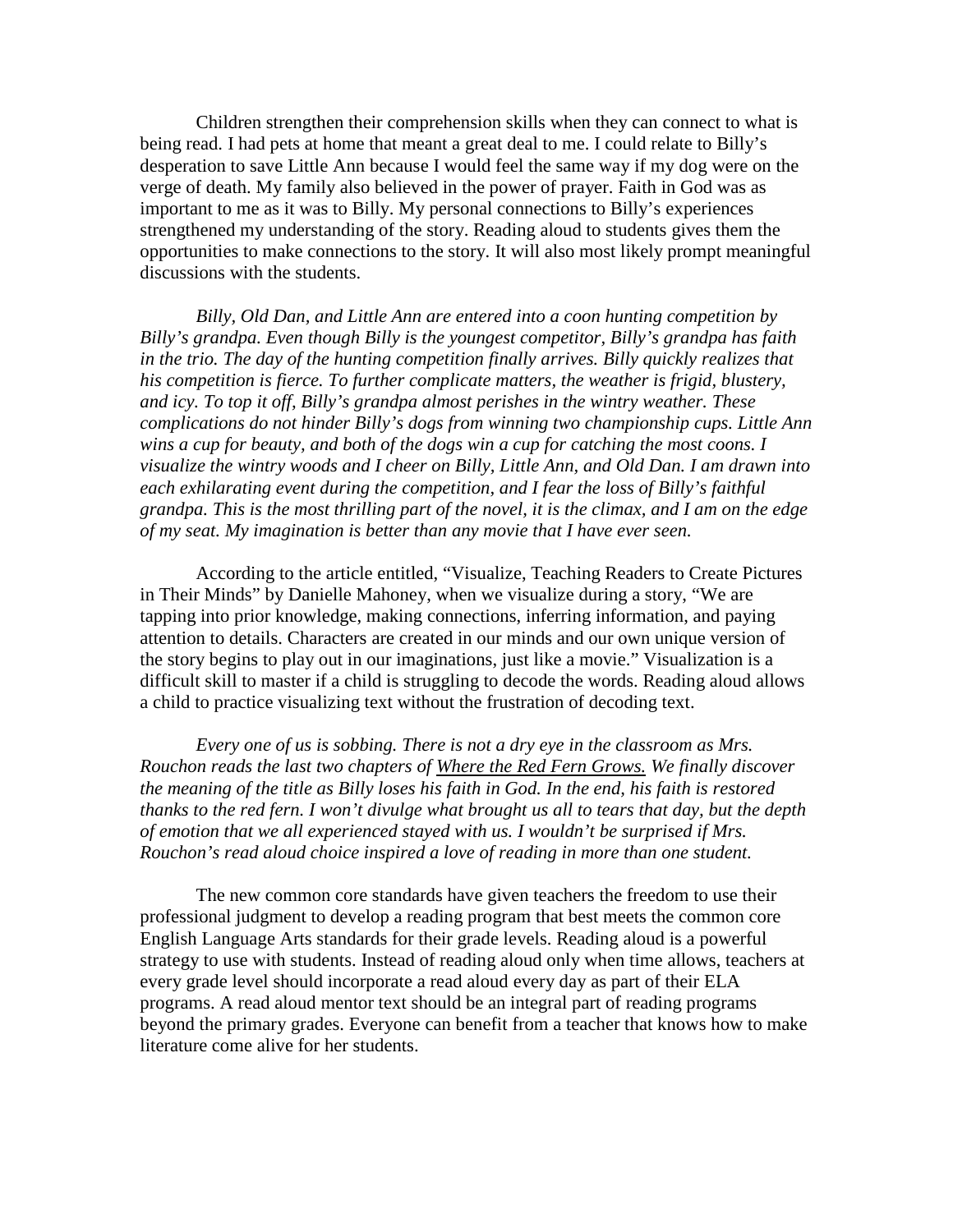#### **A writer's awakening unrestrained**

*Mafori Stanley Makgahlela*

*Inspired by one of Steven Biko's book titles, I Write What I Like, which reflects his conviction that black people in South Africa cannot be liberated until they unite to break their chains of servitude, I wrote this piece to call for liberation of the teachers of writing and students in a writing classroom.* 

I write what I like, and I write it my way. For years writing was a challenge to me. On many occasions I did try to overcome it. Throughout time, my life was inundated with writing short and long pieces all for assessment. Never in my good life was I granted an opportunity to express my views. All my years of schooling were mercilessly tormented and harassed by insipid topics such as *"My Dog," "My School,"* and *"The Journey I shall never forget."* Yes, I did write senseless essays to impress my teachers. Let alone the bland style and diction I used in those essays to mesmerize them. They were impressed because I wrote and wrote within their set standards. And as a result, subjectivity became the order of the day, for words like "*achieved," "excellent," "brilliant," "well done,"* and "*good work"* were all used to define my writing and directed to me as rewards. Shocking how I observed some of my teachers' attempts to reproduce them in me. Of course, to create in me a surrogate, a stunt I fiercely rejected.

My task in this writing is not to object to excellent teaching. My purpose is not to advocate for anarchy in the classroom. My mission is not to lobby support for *laissez faire*, complacency, and mediocrity in the classroom. My glaring call is to liberate writing and its classroom teaching from prescriptive policies. I point at policies that undermine the intelligence of teachers in their trade in varying teaching contexts and learners as experts in their own learning. As a learner, my writing was always guided by curriculum policies that did not help to unleash the writer in me or rather teach me writing. Instead, they implanted fear and subservience which translates to a writer's block in me and many writers out there and teachers of writing alike. I have never been freed to write outside statutes. To comply I did, but I have always challenged the status quo. I always vouched to be on the other side of the fence with passionate writers, writers for all, and writers for the people.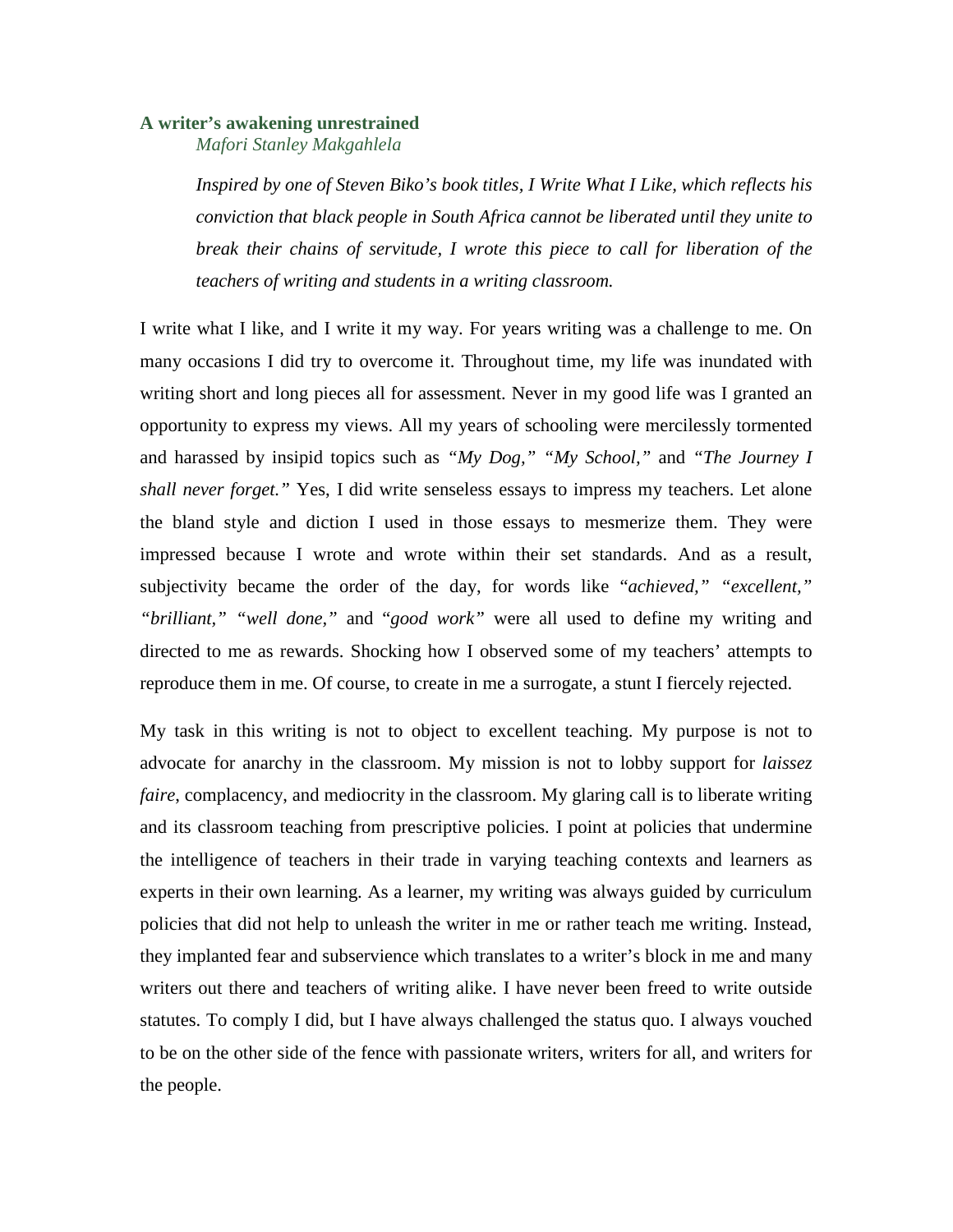I want to profess that freedom of expression is a human right enshrined in every country's constitution. Chapter 2, Section 16 of the South African Constitution upholds Freedom of Expression which includes freedom of the press and academic freedom. This constitutional precept unmistakably liberates the teacher of writing and his or her students while also reaffirming the writer's position as a liberated soul. It is however, agonizing to realize how this right is violated by systems that are supposed to support it and ensure its implementation. Certainly, these freedoms' realization is delayed despite their significance in writing

What does it mean to be free? Limited freedom or absolute freedom? The choice is mine, I guess. I have to liberate myself and others from statutes, regulations, standards and rules. All these rules and standards are cobwebs made to catch small flies, but let wasps and hornets break through (Jonathan Swift: 1667 – 1745). From today going forward, I assume the strength of a wasp and a hornet and break through the laws. I write what I like, and I write it my way. My expressions must be representative of myself not certain standards. My views and style remains my copyright. This piece remains a memorandum to reclaim that copyright. The copyright long lost in my struggle against rules. My writing should be original and originality is not compliance to certain standards.

I pity my readers and audience. To read me and understand, they have to comply. Compliance in this case implies absolute immersion into my thoughts and ideas, absolute immersion into my style and diction. I am the one that writes not the reader. My quest for writing generates from within. I have to dictate to my readers what to read rather than ask them what to write and how to write it. Their only freedom is to read me the way they like and attach meaning to my writings their way. To follow my writings, readers must subject themselves to my authority, for I am the writer. My views and impressions are painted all over my writings not in their reading. This should not sound arrogant or offensive as I am the one with a story to tell. Writing represents my voice. It has always been difficult to talk in written letters while verbalizing them was just a walk in the park. I write what I like, and I write it my way. In that fashion, I reclaim autonomy.

*"Pardon me professor for not adhering to your standards?"*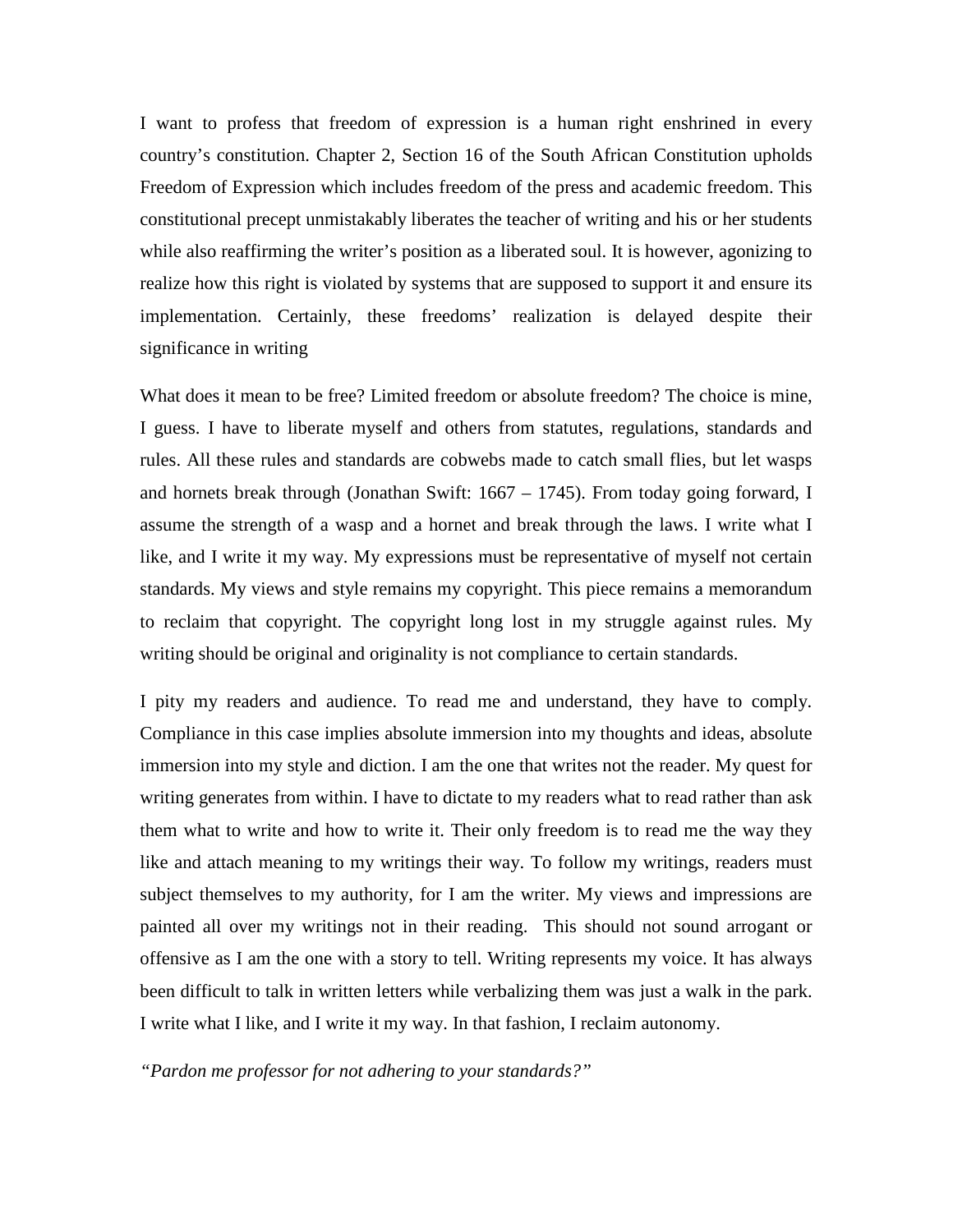For, your teachings did not do me any good. You have stolen my authenticity. You made me a hybrid. I cannot tell who I am anymore for my writing pleases only you and you alone. Allow me to unlearn what you have taught me so I can relearn who I am. Allow me to write what I like and write it my way for freedom of writing remains my quest. For how long do you intend to keep me captive to your disabling standards? The world of writing is vast and cannot be understood within your constricted rules. It needs limitless thinking to interpret, and that is the right of the writer. I am a writer, I write what I like, and I write it my way.

My writings paint the picture of the story of my life. The life the world has never seen. I write about the roads I have travelled, where none of my readers has ever treaded. I write about mountains that I have traversed in my solitude life. This is the story of my life not your life. I have seen gullies and trenches, hills and hillocks, and they all make up my life. The stretch of the earth from the east to the west and from the north to the south is only known by me for I have followed that route once upon my lifetime. Allow my writing juices to flow for I have stories to tell. There is neither east nor west, for when you think you are in the east you find yourself in the west. East becomes west and west becomes east. North becomes south and south becomes north. I am a writer, I write what I like, and I write it my way.

#### *"Have you ever heard of a writer's block, professor?"*

Yeah, that is when your principles of writing begin to manifest in the mind of a writer. That is when the custodians of writing standards invade the mind of a writer. That is when the writer wrestles his or her way out of captivity which never gets so simple. Your doctrines are like cancer for they invade the mind of a writer and cripple him or her to death. Your doctrines have claimed superiority over many potential writers. It is surprising how you unchained public speakers whom in their speeches verbalize the same letters writers use. Allow me to write, for I am a writer. I write what I like, and I write it my way.

The time has come to liberate all writers in captivity, and that time is now. I have seen journalists write in their language and style. All they write is propaganda and fabrication,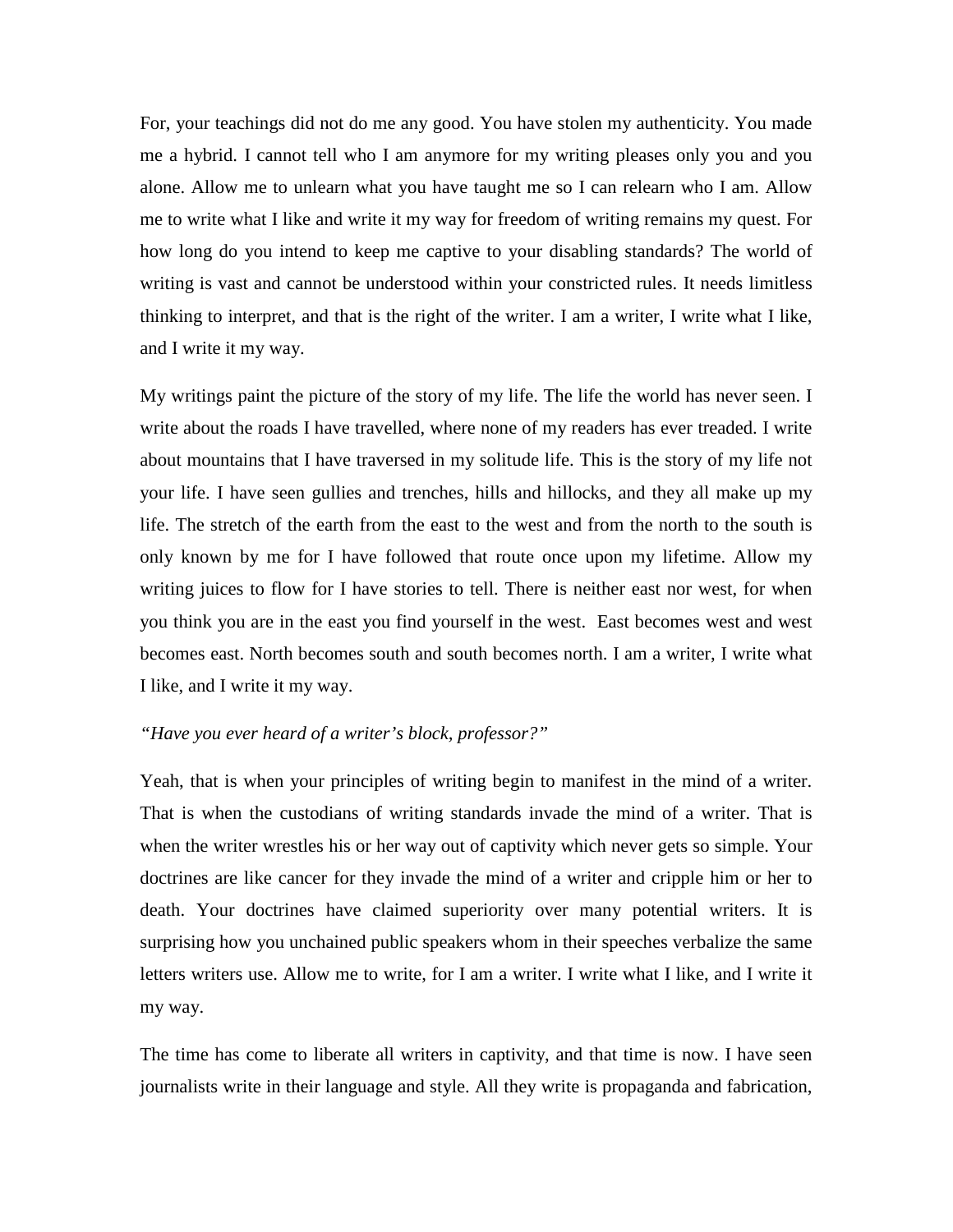yet it is called journalese, the language of journalism loaded with unjust messages for consumption by compromised masses. I have seen lawyers' writings. They use convoluted language, yet it is recognized and called legalese, the language used in the courts for malicious gains and to perpetuate inequality between the flies and the wasps. To give testimony, factual and empirical evidence, to my writing read the extract from a lawyer's writing below:

*"Due to the fact that the defendant was indisposed and felt in no way able to attend the hearing, and the plaintiff proved intractable and in no mood for concessions the court came to the conclusion that it would be in the interest of both parties to adjourn the case until an unforeseeable date."* 

This is typical of convoluted standards that promote and protect convoluted writing and language use. Was it really difficult to say?

*"As Mrs. X could not attend because she was ill, and Mr. Z was being difficult, nobody could decide when the case could be heard."* 

No, not really. The purpose was to be as unclear as possible and harvest on the misconceptions and illiteracies of the weak and poor and thus ditch the matter for a reward in the cover of darkness that evening.

Allow me to write my way and call it free writing, for I am not regulated by any standard. I write what I like, and I write it my way. Orthodoxy should give way to practical innovative approaches towards the teaching of writing and writing reform for writing is an art.

I write what I like, and I write it my way.

*I am out! Salute!*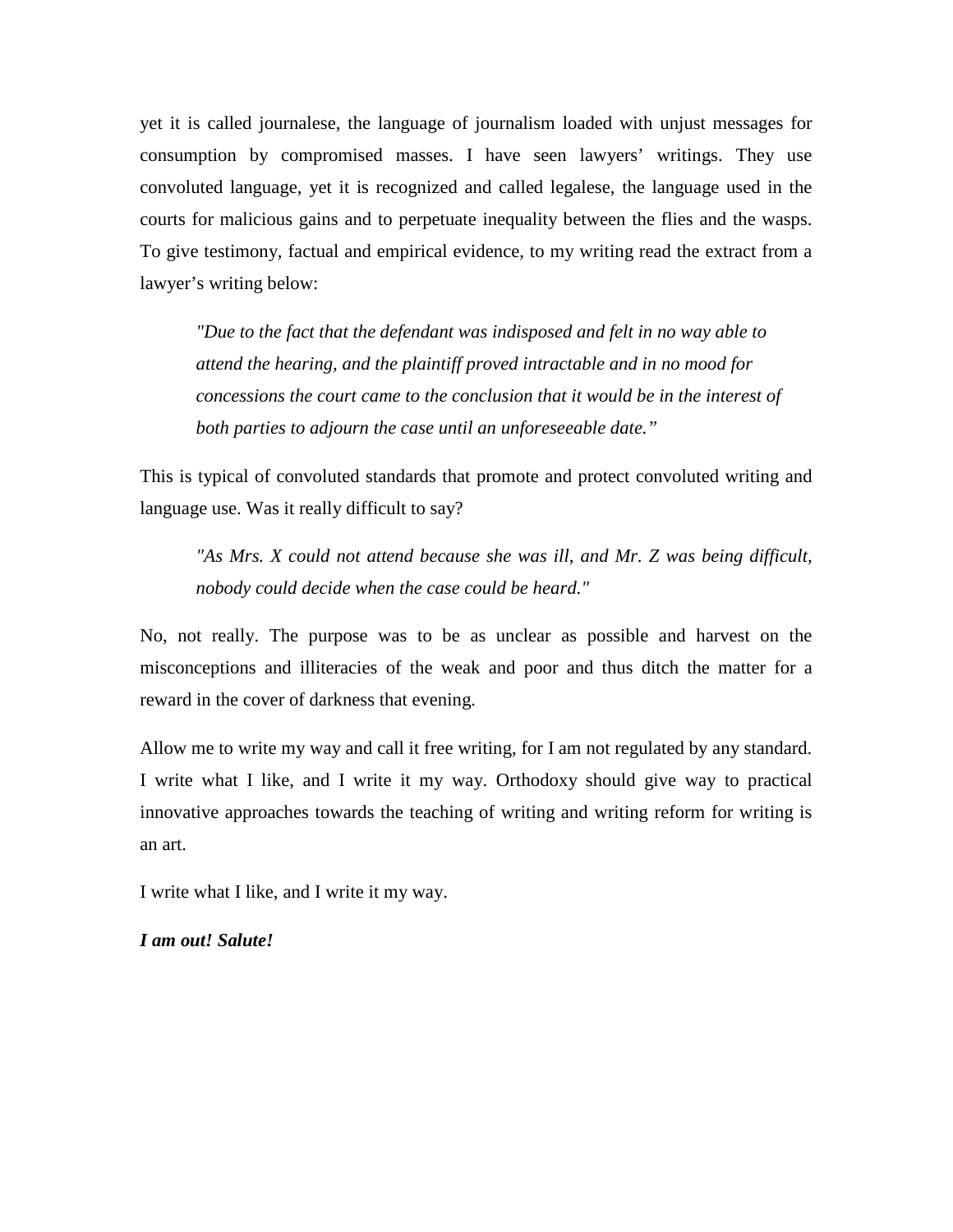#### **Building Writers at the Fox Road Elementary Writing Club** Nereyda Alcazar

I had been involved with the Great Valley Writing Project on several occasions: The Migrant Education Summer Writing Academy in Ceres; the River Island Demonstration Lab; and assisting with an After School Writing Club at my site, Fox Road Elementary in Hughson. So when Maria Shreve asked me to be part of a Writing Club at Fox Road, specifically for migrant students, I did not hesitate. For one reason, I had worked with Maria with the After School Program students two years before, and I knew what to expect - great teaching and ways to incorporate writing into learning. Another reason was that some of those students were in my class at that time, and some of the other students I had in my class the previous year.



The anticipation grew as January 12th approached. We received the migrant list of students who would qualify for this class from Araceli Rodriguez, the Supportive Services Liaison. As I sent the invitation letters to the parents in the Wednesday folders two weeks before the start of the Writing Club, a thought entered my mind: Who would come for two hours after a long day of school on a Monday to learn about writing for twelve weeks? The results were impressive. On the first day, ten out of the nineteen students attended. After a few phone calls to parents, we had a full class the rest of the sessions.

Our first class began with the students writing the Word of the Day, which I had been taught by TC Brandy De Alba prior to teaching the Summer Writing Academy. With the permission of my principal, Carrie Duckart, students were able to use our school site's Chromebooks for their writing, and the WOTD the topics ranged from "favorite food" to "pet peeves." These were topics that students could relate to, were able to write a great deal about, and were eager to share.

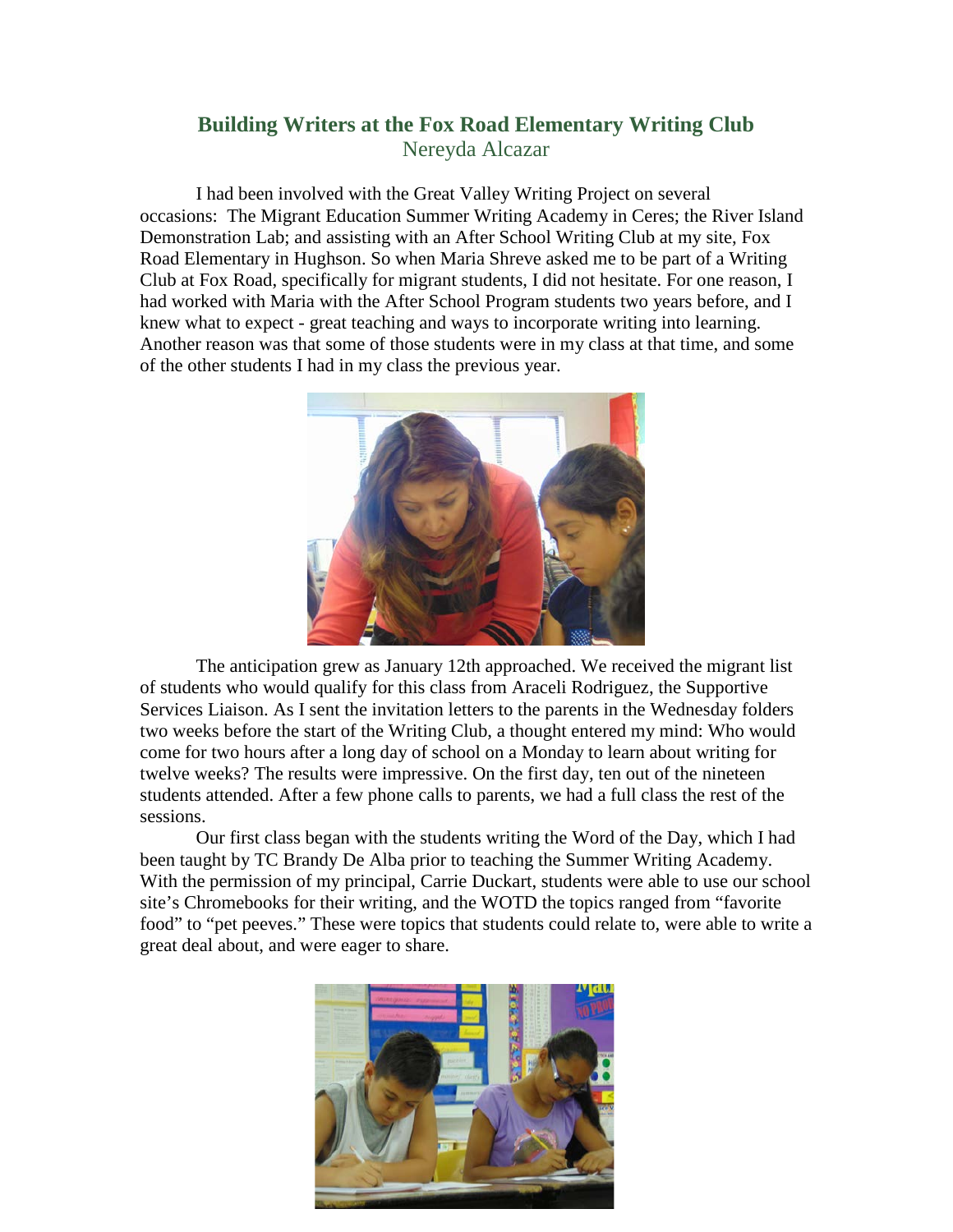We used the topic of hunting for an opinion piece because most students have a strong opinion on that issue. To activate prior knowledge, I showed a video on bear hunting, which portrayed hunting in a positive light. Maria read the children's novel *The Magic Finger* by Roald Dahl, which was from an anti-hunting perspective. After discussing both sides of the issue, we divided students into "for hunting" and "against hunting sides," and Maria and I each took a group. Students enthusiastically wrote about the topic, but what really surprised me was that it sparked an interest in writing with Alejandro, which I had not seen all year in my own classroom.

Many participants were not familiar with the experience of writing poems but grew to love writing poetry. Monica was one student who found it easy and enjoyable. Her favorite poem was the "10 Things to Love About Me" poem. When we moved on to Diamante poems Galilea, a resource student, became frustrated and began to cry, saying, "I can't write poems." Her friend, turned to a page in her notebook, pointed out the "10 Things to Love About Me" poem, and said, "Yes, you can, you did right there." With a little help, she was able to write her poem. I recalled that she was the same way in my class, and that she would cry when the work became too difficult. One thing was clear – she was smarter than she realized. There definitely were challenges throughout the 12 weeks. In addition to most of the students being English learners, along with Galilea, we had another resource student and a special day student.

Fox Road children are not shy, and the Author's Chair was a popular part of the class. It was common to hear, "I'll go first!" from three or four students at the same time. Some days we did not have enough time to include all our volunteers at the end of our session.

The Writing Club was an unforgettable experience, but what made it even more special is that I found that it helped my two students pass the Smarter Balance end of the year assessment - and that I will remember throughout my teaching career.

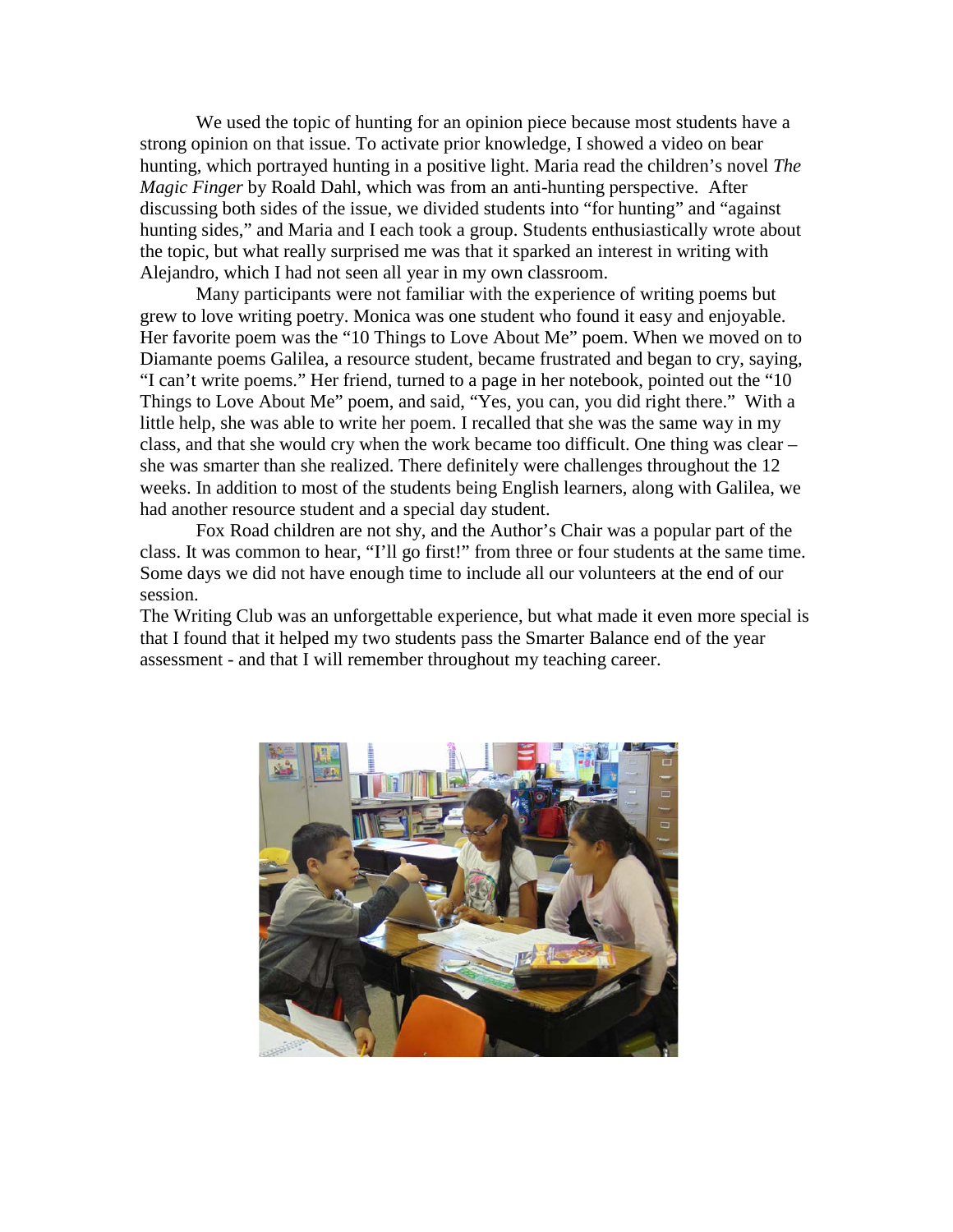### **Little New Teacher and the Big, Bad Administrator (A fractured fairytale by John Tivald)**

Once upon a time there was a new teacher, who loved to dress in red polka dot skirts with a pearl necklace, and was so excited about setting up her new classroom and welcoming her new adorable students. She was ready for her new career and couldn't wipe that giant smile off her face. She also had a basketful of ideas and tools for teaching. Ideas she had accumulated from her childhood experiences but mostly from her college days collaborating with other want-to-be elementary, multi-subject teachers. Her basket was full with so many sweet ideas like stories and videos and manipulatives. It had colorful blocks and pencils and markers, all wrapped up in loads of multicolored paper. So as the day approached to set up her room, she spent the evening making sure her basket was complete with all the magic needed to transform her room into that wonderful space inviting to all those little boys and girls. The next day as she carried her basket from the parking lot to her new room, the Principal stopped her to ask what was in her lovely basket. "Why it is full of all the magic stuff that I have received from my friends, and family, and professors, and peers that will help all my students learn the wonders of the world and all that it has to offer."

"Well, that sounds wonderful," said her principal, "may I see?"

"Of course," said the new teacher as she excitedly set down the basket on the ground to begin breaking out all the colorful tools. "I really don't have much time to see all of that, so how about I come by your room a little later today and see what you have?"

"That would be wonderful for I am so excited to get to my room and begin decorating it for my special students and get all my tools in their proper places so I am ready to teach. I will see you later," she responded.

After a few hours of moving furniture, decorating walls, writing on the board, and lots of singing with joy, the principal showed up to the room, walked in like a hurricane and, with big eyes, and said, "My, what colorful decorations you have on the wall. My, what wonderful books you have on the book shelves. My, what interesting manipulative corners you have supplied."

"Yes, Boss. All this is for my students to step into the wonder and awe of learning about our big world."

"Honey, what are you doing? Where are your test preparation materials? Where is your objective of the day? Where is your script to direct those little cheeks in the seats? You will not have time for all this creative malarkey."

As the smile quickly faded from her face, the new teacher replied, "I am sorry, but I learned so many new ways to teach my students. I was so excited to share my own excitement for learning with my students. I thought I was hired to use my skills and tools to teach the children and engage them in learning, not to prepare them to take a test?"

"That is the typical new teacher delusion," he responded. "Don't let it get you down, you will soon see that teaching is like a career in acting, and all you need to do is follow the script. The NCLB directors have provided all you need so that all your students will succeed. You will be fine. And right now we are not sure about the new Common Core, but its tests are equally important. Leave your trite decorations up, but get out your materials and start memorizing." And with that he turned around and slammed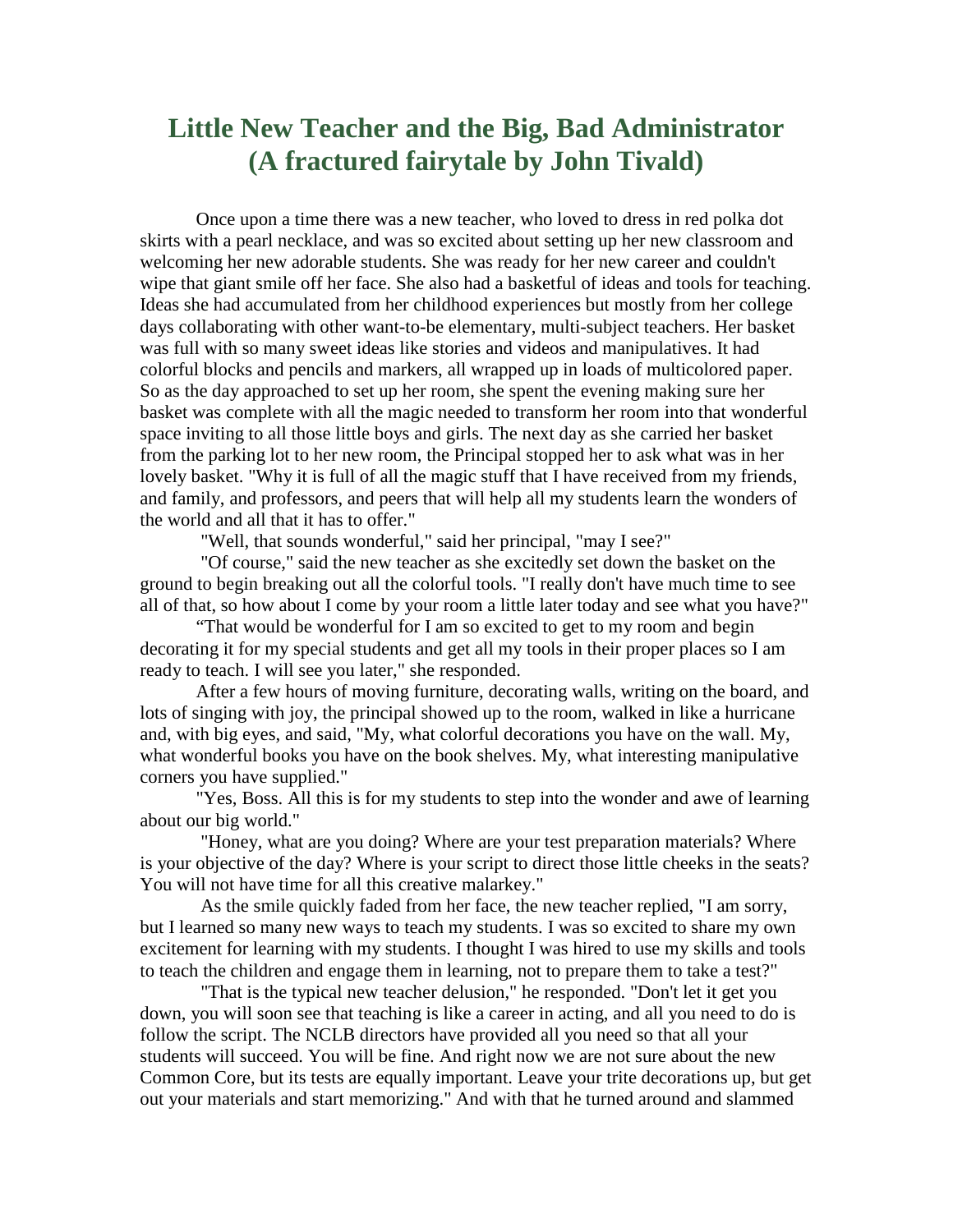the door as he exited the room. And so the young new teacher slumped down in her chair, turned on her computer, opened her textbooks, and began re-teaching herself to follow the script, without the smile.

It's not his fault, she thought. The big bad administrator is only following the law. I guess I have to as well. Now what will I do with my wonderful basket of colorful tools and ideas?

#### **Great Minds Think Alike at the GVWP Waterford Writing Academy** Maria Shreve

Pardon the cliché, but great minds do think alike. Just whose great minds might I be referring to? Why, Deb Farrell's and mine.

When GVWP co-director Carol Minner asked me if I would be interested in working with Debbie Farrell at the GVWP Writing Academy in Waterford over the summer, I was thrilled because Deb and I became friends at the Summer Institute in 2009. We'd kept in touch for the first few years, but we hadn't spoken recently. Since then she had retired from teaching elementary school in Lathrop after mainly teaching in the primary grades, and I went from teaching middle school to high school. In terms of our teaching experience, we were at opposite sides of the spectrum, but in the true spirit of GVWP TC's, that disparity didn't matter. We clicked.

Although I've been involved in many GVWP endeavors over the years, including the Ripon Demo Lab and after school writing clubs in Hughson, this was my first time working at a summer Writing Academy for migrant students. Deb, on the other hand, had worked at the Writing Academy for several years and knew most of the students. Deb and I were to work with approximately 20 fourth through sixth graders for three weeks – and here's the kicker – from 8 until 2. Yes, until 2 p.m., during the summer. We began an introductory notebook cover activity and then the initial writing assessment. From there, Deb and I decided to focus on writing in the mornings and to try to keep the afternoons lighter with trips to the computer lab, reading, and art activities.



In order to prepare students for writing narratives, we decided to focus on compound sentences. Enter Jeff Anderson, author of *Everyday Editing*, and promoter of the FANBOYS. In the past, I've used the cartoon versions on the FANBOYS from his website (thewriteguy.net), on brightly-colored laminated paper to teach FANBOYS [for, and, nor, but, or, yet, so] to both my ninth graders and the fourth and fifth graders at the Writing Club. Typically, I hold them up and explain what is on the cartoon versions ("AND, The Matchmaker, Connects two ideas that go together" or "YET, But's Evil Twin Brother, Connects two ideas that go against each other") and students would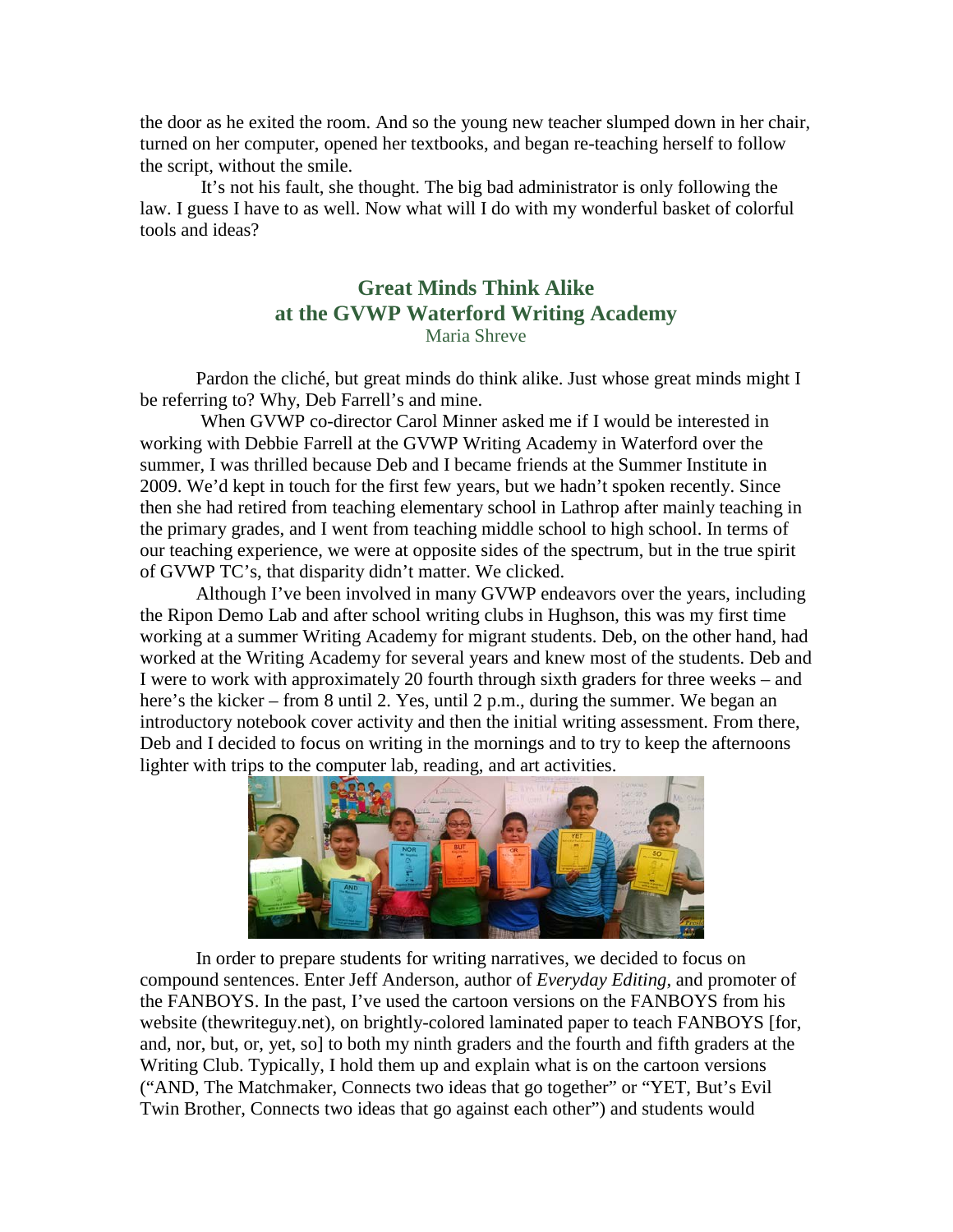practice writing compound sentences in their notebooks, sharing with partners, and then sharing with the class. But, Deb threw a curve ball, and as I explained each of the FANBOYS, she called various students up, had them hold the colorful signs, and called on students to come up with compound sentences. As students verbalized sentences, I wrote the sentences on chart paper, and a student put each complete sentence on the bulletin board. It was an amazing lesson, very little of it which was planned. Deb and I just seemed to play off each other and to intuitively know what do next.

The next morning, as I was finishing up my Cheerios, I came up with an idea to extend the compound sentence lesson and texted Deb: "Just thought of human compound sentences. We can pass out sentence strips – FANBOYS and independent clauses - and have the kids put them together. They can stand up in the front of the class holding them up as a complete sentence." Keep in mind, I've never used sentence strips in my life, but that was one of the buzz words that Deb had been tossing around. She responded, "Good idea," and while the kids were working on a starter, we made sentence strips from chart paper. Deb came up with the idea of having the girls write the first part of the compound sentence, and the boys write the second part. In the meantime, we put the FANBOYs on bright colored pieces of paper. As students finished their sentences, we called up a girl with the first part of the sentence, a boy with the second part of a sentence, and asked students which FANBOY made the most sense to use. The student, who happened to have that FANBOY, would stand right in the middle of the human sentence. Students found that sometimes more than one FANBOY would work, and we discussed the nuances of each – "yet" and "but" show contrast, "for" is more formal, and "nor" is plain tricky.



On another morning we approached an additional way to use the comma which would come in handy writing narratives – by using AAAWWUBBIS sentences which are sentences that begin with After, Although, As, When, While, Until, Before, Because, If, and Since. This activity also came from Anderson's book, and we used his idea of writing an "If I Had a Million Dollars" song. At this point, we had access to the class computer and projector, so we were able to find the Karaoke version of the song which had the lyrics, listen to the music – and, of course, sing along. I've done this activity before, and one of the perks is we find out just how generous and giving children can be. Juan Diego Zaragosa wrote:

If I had a million dollars, I would buy a mansion for my family

If I had a million dollars, I would by my mom new silver Jetta

If I had a million dollars, I would buy my mom a ticket to Hawaii…

As students finished their songs, Deb, a talented singer who is part of a singing quartet called "The Sensations" and I, admittedly more of a lack of sensation when it comes to singing, sang the kids' "If I Had a Million Dollars" songs as they completed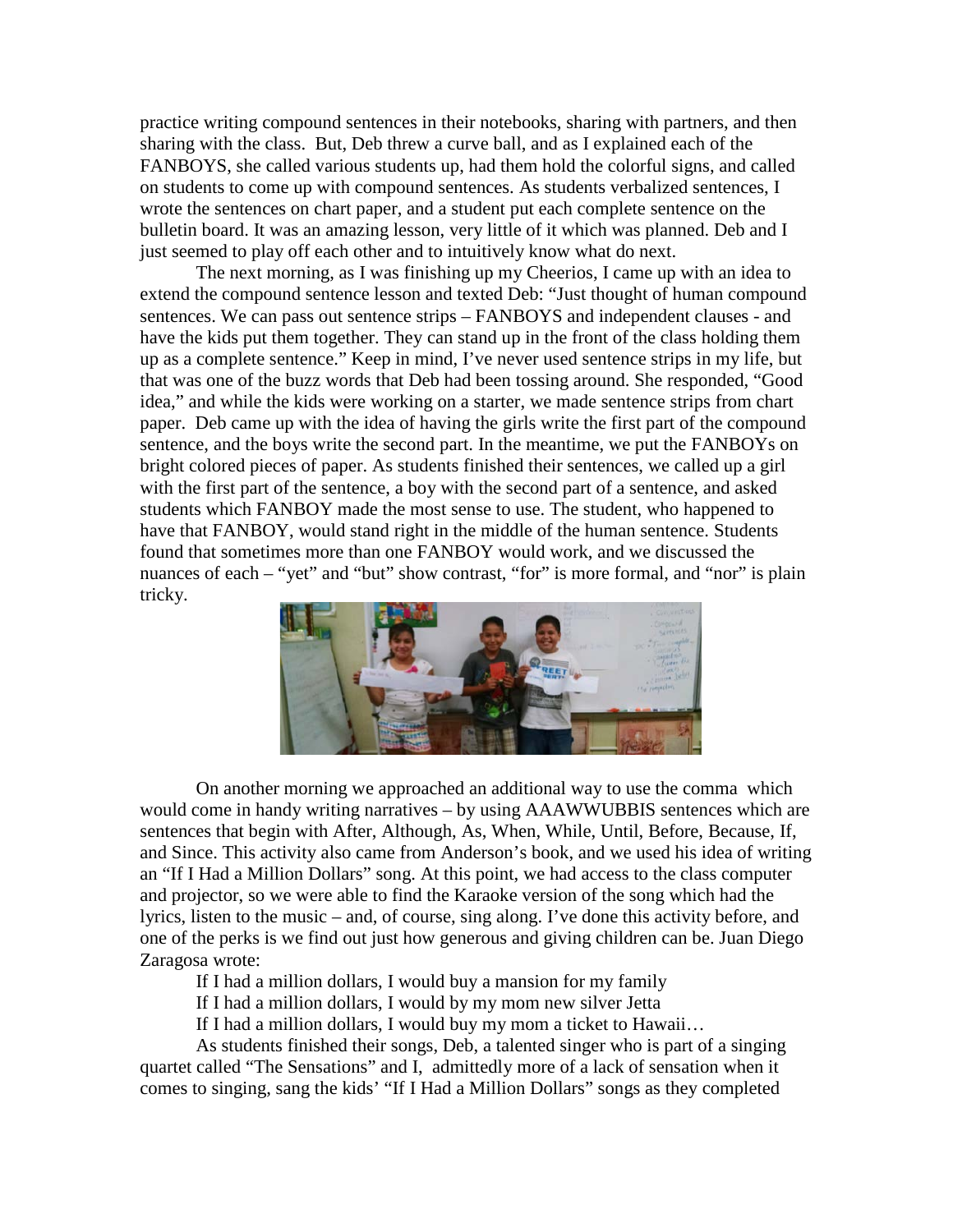them. We tried to get the kids to come up and sing, but the class of 20 chatterboxes, suddenly became very shy.

At that point, we thought students were ready for their narratives, and they began a tried and true lesson – taking a gallery walk while observing and discussing the Harris Burdick illustrations - which ultimately inspire students to write creepy, suspenseful stories. Here is one such ending to Armando Hernandez' story:

She went home that night, but she didn't listen. She didn't know she wasn't going to wake up next morning. Then at 1:00 am, the book magically opened to reveal a sprouting plant with a bloody ghost. The next thing that was emitted was a terrifying hiss. I had warned her. She was never seen again. The book still remains out there in the city of Waterford………

Eric Zaragosa, who made himself very comfortable as he was writing his first draft, wrote:

"Should I come out or not?" Eric thought to himself.

After two weeks passed, Eric moved slowly to the door.

He was thinking, "I hope it is not there…"

 Eric was starving. He silently went downstairs, moving slowly, to get some food and water. When Eric sat down to eat, he saw the rug move again!

Eric screamed, "Oh no, it's moving again!!!" Eric ran upstairs to his room, but the door was locked…….



After the narratives, we spent the mornings working on opinion pieces, since their pre-assessment was an opinion piece and their post-assessment would also be one. Their practice topics included "Should students be required to have good grades to get a driver's license?" "Should girls be able to play on boys' sports teams?" "Should there be changes in the cafeteria?" Initially, we gave them quite a bit of support by modeling brainstorming arguments, narrowing the arguments down to a smaller amount, distinguishing an argument from a supporting detail, and organizing the arguments and supporting details in a manner to help them structure their writing. We also spent time discussing the pros and cons of the first three issues with them. By the third topic they had minimal help from us, and by the time they reached the last practice prompt on changes in the cafeteria, they were on their own and ready to take the final assessment the next day.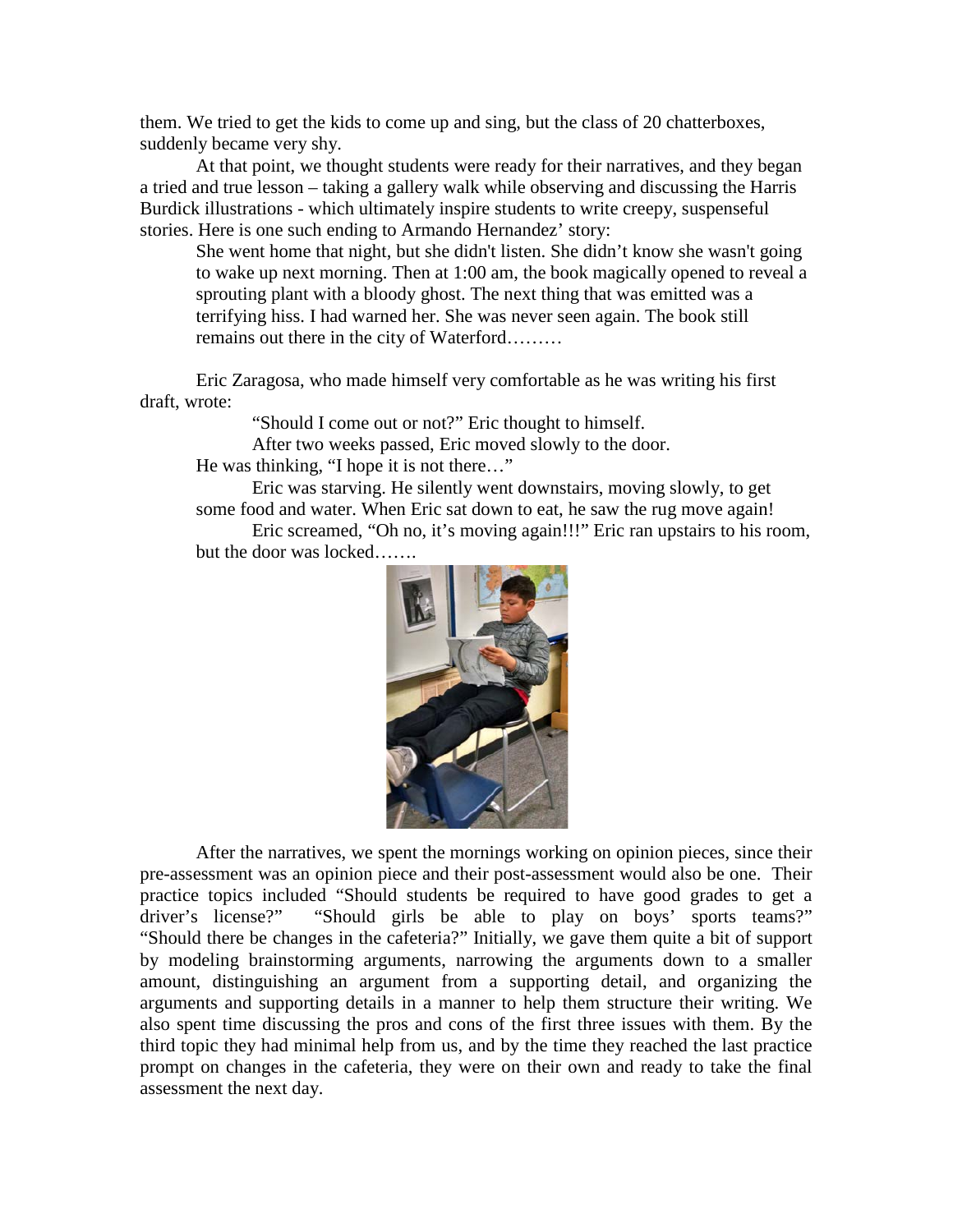Back to those long, long two-hour afternoons. That first week, I pulled a play of *Charlie and the Chocolate Factory* out of my bag of tricks that I had used years before when I taught sixth grade, as well as in my  $7<sup>th</sup>$  and  $9<sup>th</sup>$  grade strategic classes. I expressed concern to Deb that it might be a little too difficult for students to read aloud because it came from a sixth grade textbook, but because she had worked with many of the students previously, she chose students who she knew would be able to read that particular part. The kids loved it – who could not enjoy giggling over the fate of Augustus Glop, being shocked by the fate of Violet Beauregard ("Violet, you're turning violet), and singing to the clever, insightful songs of the Oompa Loompas. It was a sad day when we finished the play, but by the time we finished, students had generated enough writing to make almost daily visits to the computer lab in the afternoon.

Deb explained that in past years, she had Mini Corp students helping out, although we didn't have them this year. However, it worked out that my 17-year-old daughter Carissa had finished coaching at the GVWP Ripon Demo Lab and said that would come in and help us out. Carissa had also helped in the two years that I taught the Writing Club in Hughson. Since we just finished the post-assessment and only had a couple of days left, we wanted to do something to get them out of their seats and

interacting with each other. My mind went back to *Charlie and the Chocolate Factory*, and I wondered if I could do a teacherly tweak on an activity that I do with my ninth grade students before we read *Romeo and Juliet*. The activity is another type of gallery walk in which I put signs up with statements such as "It's okay to hate another family because your parents do" or "Suicide is an honorable way to die." Students rotate around the eight stations, put a sticker indicating "agree" or "disagree" on it, and discuss various issues that are pertinent to understanding the play before they even read it. After the gallery walk, they go back to their seats and write about the issues. While Deb was working with



students on their idiom books, Carissa and I came up with issues from *Charlie and the Chocolate Factory*, such as "Children spend too much time watching TV and video games" and "Greed is a problem in the world today." While students were walking through the stations, they talked to each other, as well as to Deb, Carissa, and me about the issues. Students then returned to their desks and wrote a short opinion piece in their notebooks about the issue that they felt the most strongly about.

For our last hurrah, we decided that we were going to have the kids design their own candy bar wrapper, along with either an advertising slogan or jingle. Carissa made a mentor piece which was a Peppermint Bark candy bar called "Sleigh Ride." She wrote "Limited Time Only" on the top. She first asked students why she did that, and students responded "because you can only get it and Christmas" and "so people will run out and buy it." Carissa's jingle was very close to the actual Sleigh Ride song, and Deb and I explained that it's okay to borrow from other places. "I come up with my best titles that way," I explained.

We divided the kids in pairs, and they came up with creations such as "Shark Bites, "along with the slogan of "You're going to bite off more than you can chew" and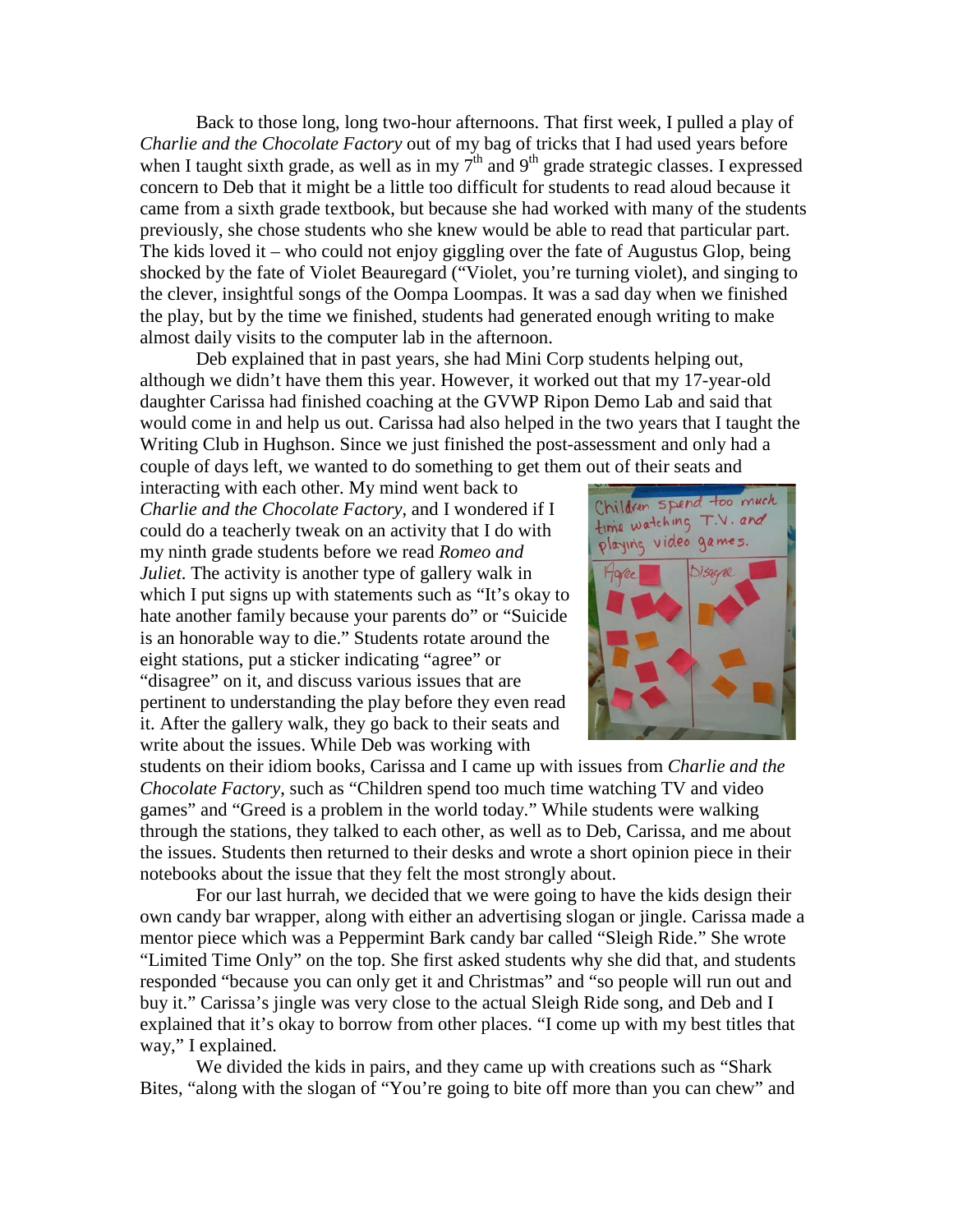"Chocolate Jamz," along with the slogan of "Jam out with Chocolate Jamz." We projected the pictures on the Elmo, which made their creations larger than life. The kids explained their product, why people would buy it, and their slogan.

Looking back on the three weeks, I realize not everything went as planned, but that we had many successes. I texted Deb to ask her what she liked best, and she responded, "The Harris Burdick 'walk around' was my favorite…allowing the kids to interact with each other about the pictures and discussing what they think is happening...very insightful." With that said, two great minds do think alike.

#### **Inefficiency**

Brett Ashmun

"I'll be a son of a bitch!"

"What's wrong?" Annie nervously asked.

My morning actually started out great. I woke up at six a.m. in a good mood (a rarity) and took my dog, Rivers, outside, fed her, and made coffee all before six fifteen. As I drank my coffee, I watched Annie run around getting ready: shower, blow dry her hair, get her clothes out of the dryer, and yell at me for staring as she puts those clothes on. Once I remembered it was my day and time to water, I decided to take my coffee out to the front yard. I turned on my sprinklers and sat and watched as my once brown grass, slowly turned green. Since my hair was sticking out in every direction, I figured I should go back inside to finish my coffee and listen to the latest seven day forecast that revealed several more 100 degree days.

Without *my* disruptions, Annie got ready in time, and I walked her out the door.

That's when I saw it, a "Notice of Violation" from the City of Modesto. The *violation*: Sprinkler needs adjustment. The next *violatio*n, \$150, then \$250, and then \$500.

The city employee "Nicole" only had a ten-minute window to place the notice on my door. That's what pissed me off. Why hadn't she talked to me? Why didn't she communicate the warning, ask questions?

As I walked Annie out to her car, I realized that the business, streamlined, efficient procedure that Nicole was following is exactly what is wrong with our education system, especially when it comes to writing.

Nicole didn't know that my dad and I had adjusted those sprinklers on five different evenings.

She didn't know the white birch trees are dying.

She didn't know I was in a great mood drinking coffee ten feet away in the living room.

She didn't know that I almost let my lawn die because I'm sick of the city's restrictions.

She didn't know that I installed a new sprinkler because the one I replaced actually was wasting water.

She didn't know because she didn't ask. She didn't communicate. She was doing her job. She was being efficient. She was following procedure.

In our writing classrooms, we must fight against the institutional efficiency that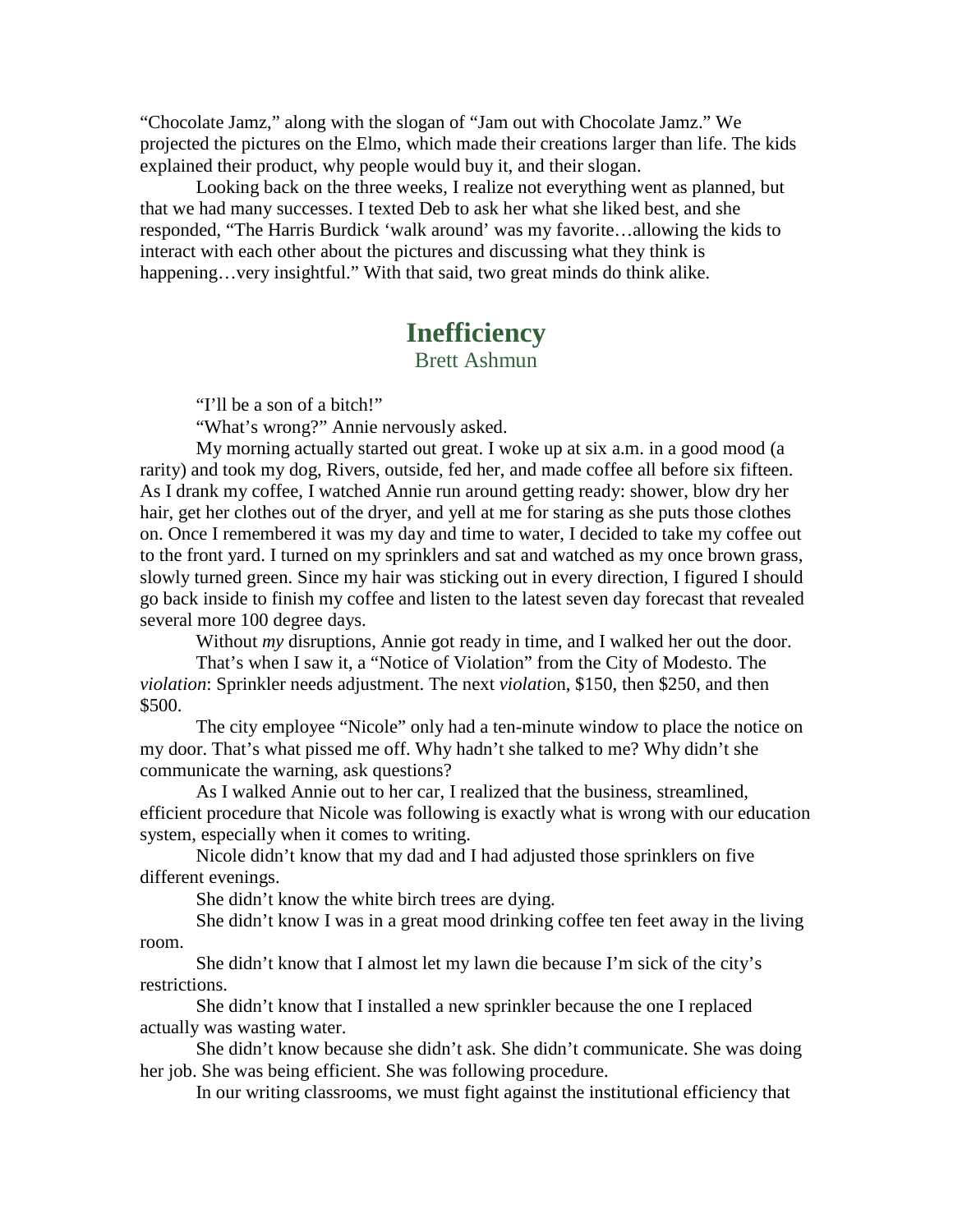permeates the American culture. In order to push back against such a callous style of teaching, we must create and nurture a classroom culture that is caring, cyclical, restorative, and reflective.

If I didn't promote such a culture in my classroom, I would never have known that Anthony, Lisa, and Monica are first generation college students because I wouldn't have the time to ask.

If I didn't promote such a culture in my classroom, I wouldn't have made it a priority to hold one-to-one writing conferences, and I would have missed the opportunity to have a student and teacher "Aha" moment with Jessica. Until she and I sat down and talked, I was banging my head against my desk trying to figure out why Jessica kept writing run-ons even after I explained, in class and on her papers, how to avoid writing run-on sentences. During our conference together, I kept my teacher wall up, "I do like the point you are making, but how can we make this sound a little better?" And she kept her student wall up, "Oh, I see what you are saying. I will add a bit more to the end." She stood up and started to pack her things. Finally, I decided to let my wall down in hopes she would do the same, "Jessica, before you leave, I have a question. In each of your paragraphs, you end with a run-on sentence. Why is that?" Continuing to pack her things, she explained, "Because my high school English teacher said that every paragraph needs to have five sentences." I smiled widely, "That is great! Well, it isn't great, but it is great. Let me tell you why." I explained that there are not a set number of sentences for a paragraph. The more we discussed it, the more she smiled and looked a little embarrassed. Once she realized that our talk has led her to more command of her writing, she grew excited to write more. Jessica's writing improved and I stopped getting headaches from banging my head against my desk.

If I didn't promote such a culture in my classroom, Jason wouldn't have asked to talk in the hallway before class. He would never had told me that he missed a whole week's worth of class because he had to go to court for driving under the influence. He wouldn't have asked my opinion. We wouldn't have had a hallway talk about responsibility and learning from mistakes. Jason may have never heard the opinion of a strong and respected male figure.

If I didn't promote such a culture in my classroom, I wouldn't have known that Beth's girlfriend took her life and now Beth was showing signs of doing the same. I wouldn't have had the time to contact Beth after her third absence to arrange a meeting so I could speak with her. I wouldn't have had the time to walk her to the counseling office. If I didn't slow down, there is a good chance the email I received from her would have been the opposite of the one I received: "Excuse the late reply. I'm doing fine, just trying to get through. Thanks for checking up, I miss all of you guys."

If I were worried about streamlining my classroom, I wouldn't have had the time to learn about the lives of my students in order to provide a supportive education. I wouldn't have known what my students needed if I didn't push back against efficiency.

If I allowed the business culture of efficiency that saturates our society to enter my writing classroom, I wouldn't have known.

If you allow efficiency to take precedence over students and place priority on programs over humans, you will not know.